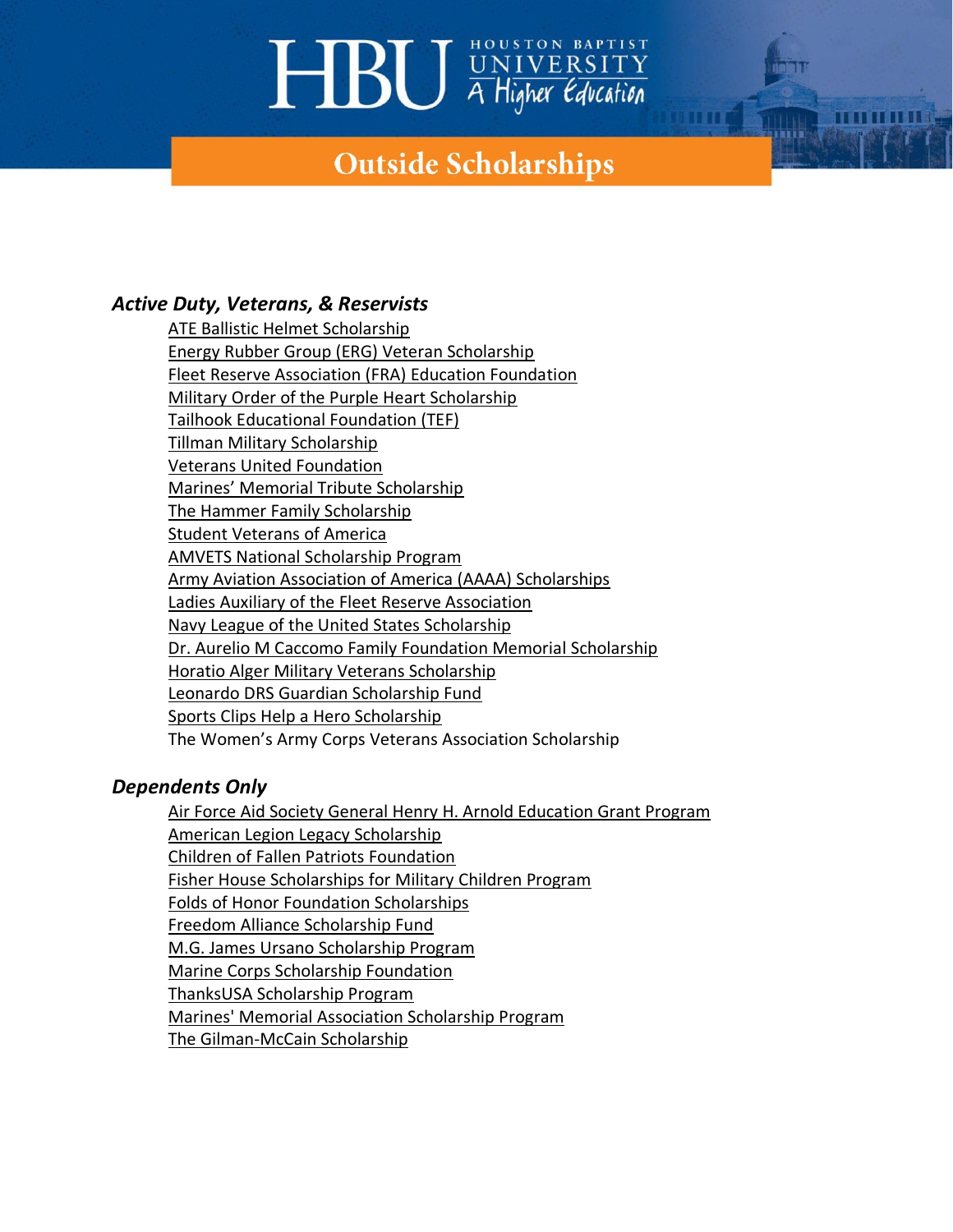## **HBU** WIVERSITY

### **Outside Scholarships**

### *Veterans, Dependents, & Spouses*

[AMVETS National Scholarship Program](https://amvets.org/scholarships/) [Army Aviation Association of America \(AAAA\) Scholarships](https://www.quad-a.org/scholarship) [Ladies Auxiliary of the Fleet Reserve Association](https://www.la-fra.org/scholarship.html) [Navy League of the United States Scholarship](https://www.navyleague.org/programs/scholarships/)

#### *Veterans and Dependents*

[National Association of Veteran Program Administrators \(NAVPA\) Scholarship](https://navpa.org/scholarship/) [Army women's Foundation Legacy Scholarship \(Undergraduate\)](https://www.awfdn.org/scholarships/general-information/) [Army women's Foundation Legacy Scholarship \(Graduate\)](https://www.awfdn.org/scholarships/general-information/) [Paralyzed Veterans of America Scholarship](https://pva.org/find-support/scholarship-program/) [Ranger Memorial Foundation Scholarship Fund](https://nationalrangerfoundation.com/scholarship/) [VA Mortgage Center Veterans United Foundation Scholarship](https://www.veteransunited.com/about/scholarships/)

#### *Dependents and Spouses*

[Fleet Reserve Association \(FRA\) Education Foundation](https://www.fra.org/fra/Web/Events_and_Programs/Fra_Education_Foundation_Scholarships/Web/Content/FRA_Education_Foundation.aspx?hkey=fe5fe4c8-48b6-4003-be7b-5f3f317c6600) [Military Order of the Purple Heart Scholarship](https://purpleheartmn.org/the-purple-heart-scholarship-program/) [Tailhook Educational Foundation \(TEF\)](https://www.tailhook.net/tef) [Tillman Military Scholarship](https://pattillmanfoundation.org/tillman-scholars-military-scholarships/?gclid=Cj0KCQiAmKiQBhClARIsAKtSj-kVGwEjfE5kx_6cFO7EWDqe_Vgz7i3GY3BfpLeuM0Y9ZIsjEYvXNDEaAqBmEALw_wcB) [Veterans United Foundation](https://www.enhancelives.com/scholarships/) [Mrs. Patty Shinseki Spouse Scholarship Program](https://www.armyemergencyrelief.org/scholarships/spouse/) [Army Scholarship Foundation](https://armyscholarshipfoundation.org/scholarships/) [Chief Petty Officer Scholarship Fund](https://www.cposf.org/scholarship) [Children of Warriors National Presidents Scholarship](https://www.legion-aux.org/Scholarships/Children-of-Warriors) [Dolphin Scholarship](https://dolphinscholarship.org/scholarships/) [Hero's Legacy Scholarship Program](https://fisherhouse.org/programs/scholarship-programs/heroes-legacy-scholarship/) [Huebner Scholarships Competitive Scholarship](https://www.1stid.org/scholarships) [Joanna Holbrook Patton Military Spouse Scholarship](https://www.militaryfamily.org/programs/spouses-scholarships/military-spouse-scholarship-faqs/) [John A Keller Scholarship](https://www.cwoauscg.org/scholarships.html) [Patriot Legacy Fund](https://patriotlegacyfund.org/) [Society of the Daughters of the United States Army \(DUSA\) Scholarship](https://armydaughters.org/scholarships/)